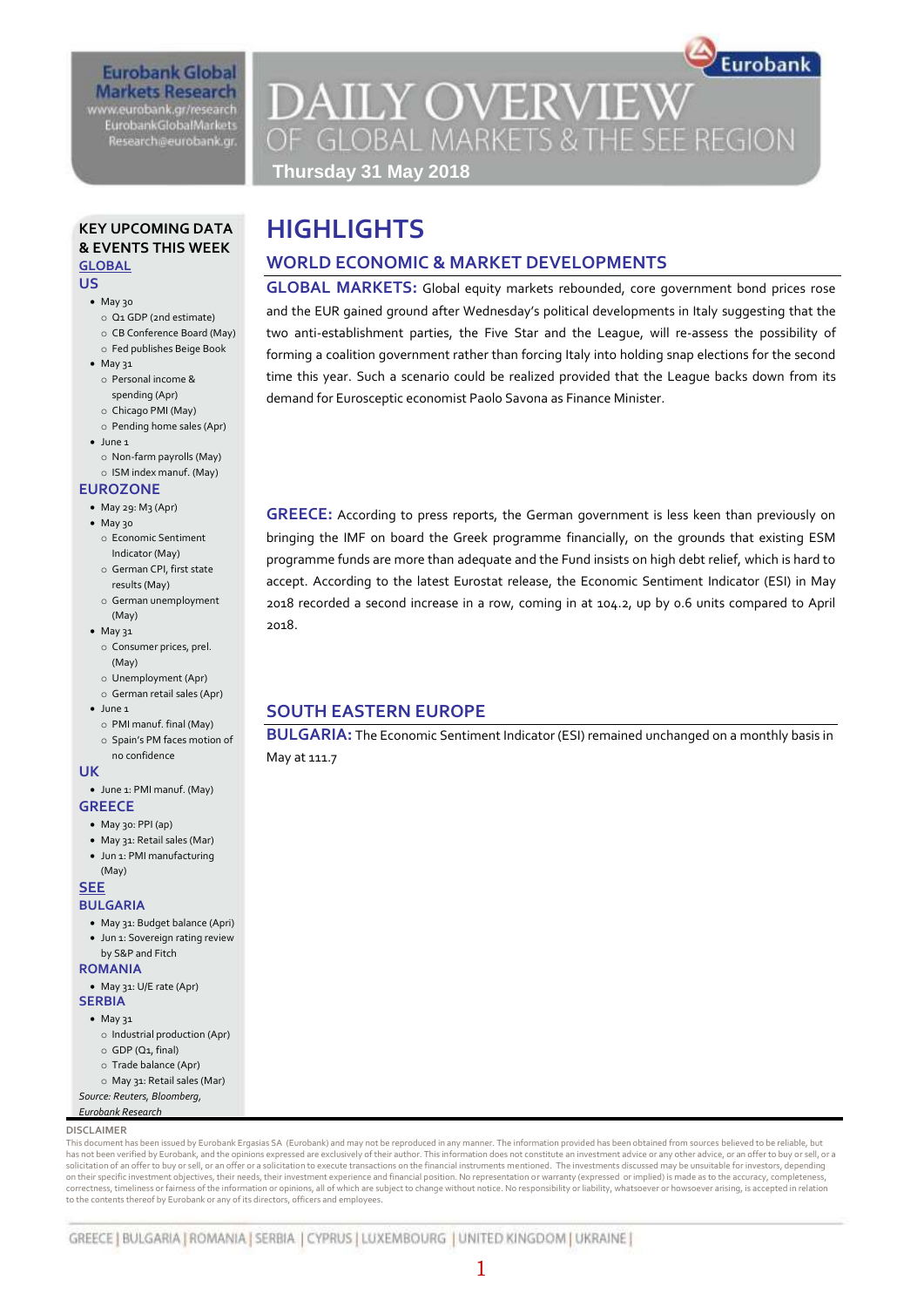November 14, 2013

Thursday 31 May 2018

### **DAILY OVERVIEW** OF GLOBAL MARKETS & THE SEE REGION



### **Latest world economic & market developments**

### **GLOBAL MARKETS**

Global equity markets rebounded, core government bond prices rose and the EUR gained ground after Wednesday's political developments in Italy suggesting that the two antiestablishment parties, the Five Star and the League, will re-assess the possibility of forming a coalition government rather than forcing Italy into holding snap elections for the second time this year. Such a scenario could be realized provided that the League backs down from its demand for Eurosceptic economist Paolo Savona as Finance Minister. As things stand, ⊚ **Lig** League leader Matteo Salvini's position is not clear and the likelihood to refuse to join forces with the Five Start cannot be ruled out. According to recent opinion polls, the League party could benefit the most from new elections as its public support has increased by an average of 5-7% compared to the 4 March election outcome. Should this be the case, the alternative option for Italy is a technocrat government under former IMF executive director Carlo Cottarelli. However, on the view that it will probably lose the confidence vote in Parliament, the technocrat government will likely play a transitional role and Italy will head to new elections soon after August 2018. Even though political uncertainty remains in Italy, sovereign government bond prices rose favored by yesterday's auctions of 5- and 10-yr Apr-18- $\frac{1}{2}$ government debt that went relatively smoothly. The 10-yr Italian bond yield dropped anew below 3% hovering around 2.67% at the time of writing, some 73bps below a four-year peak hit two days ago when the sell-off of Italian government paper had accelerated into outright market panic. With the 10-yr Bund yield rising close to 0.400% earlier today from a more than one year low of 0.192% on Tuesday, the 10-yr Italian/German yield spread narrowed to 225bps today, 45bps narrower on the day and c. 58bps from this week's closing peak. With the Italian political situation still fluid but improving compared to market fears over an institutional crisis earlier this week, investors will likely start to pay some attention on upcoming macro data releases. After euro area data released earlier today showed a rise in

ppetropoulou@eurobank.gr

### **GREECE**

According to press reports, the German government is less keen than previously on bringing the IMF on board the Greek programme financially. More specifically, Eckhardt Rehberg, budget spokesman for the CDU/CSU parliamentary group stated that there is basically no need for an additional IMF financial participation as the €86 billion provided by the current ESM programme would be far from exhausted by August 2018, when the programme expires. Furthermore, there is reportedly concern about the Fund's demand for generous debt relief with Mr. Rehberg stating: "if the IMF insists on high debt relief from Europeans, which is what it looks like at present, it's hard to accept" adding that there is no automatic debt relief and that the degree and extent of it for Greece should be decided on the basis of an updated debt sustainability analysis and the country's long term growth strategy. On the economic data front, according to the latest Eurostat release, the Economic Sentiment Indicator (ESI) in May 2018 recorded a second increase in a row, coming in at 104.2, up by 0.6 units compared to April 2018. This is attributed to a significant increase in expectations in construction (+15.7 units) and less so in services (+1.5 units). Expectations in all other sectors fell back: industry -0.3 units, consumer -2.2 units and retail -4 units.

May CPI to 1.9%YoY mainly on higher oil prices from 1.2%YoY in the prior month, focus is

on US May core PCE later today ahead of Friday's US non-farm payrolls report.







*Source: Reuters, Bloomberg, Eurobank Research*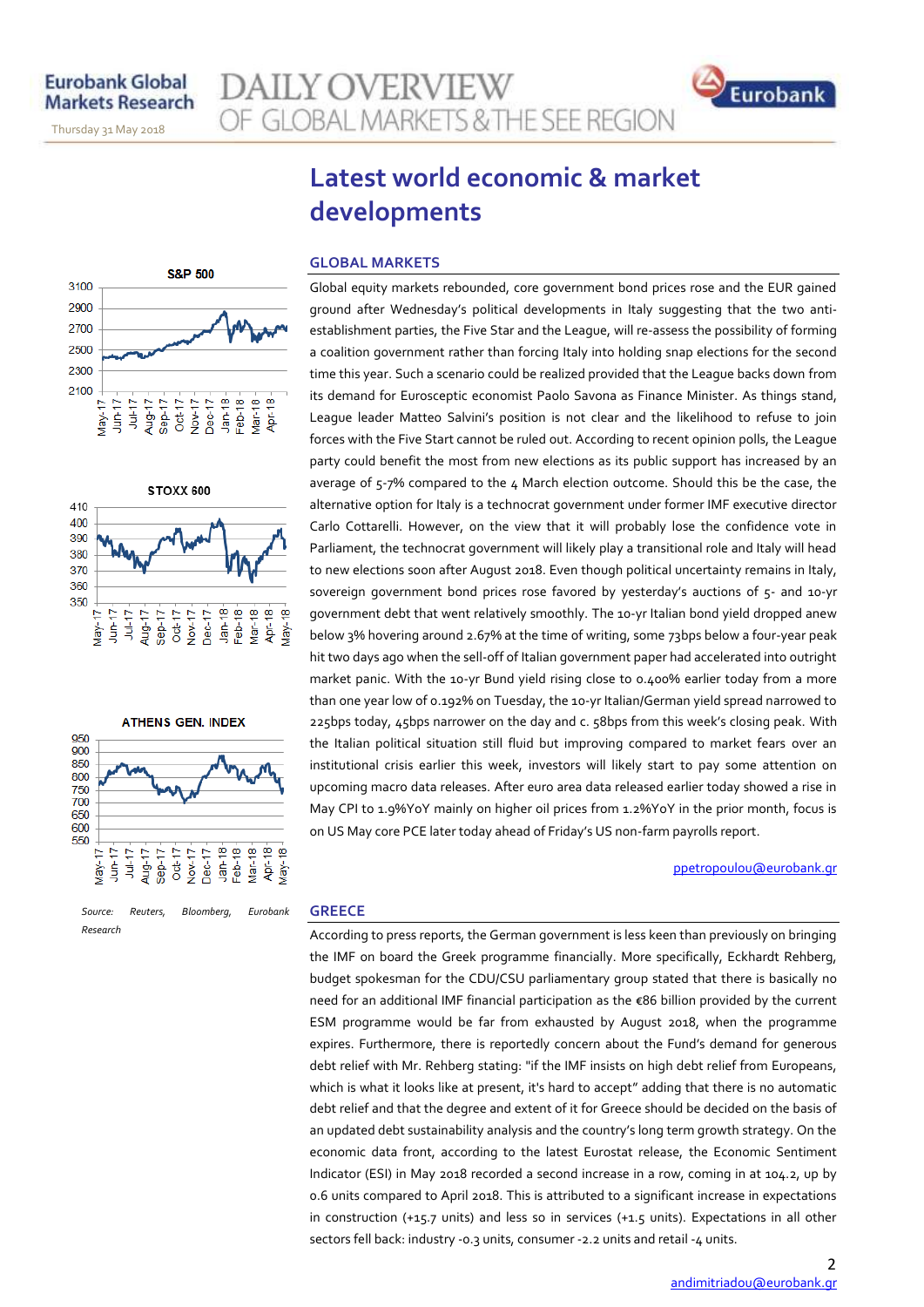### **Eurobank Global Markets Research**

November 14, 2013

Thursday 31 May 2018

**AILY OVERVIEW** OF GLOBAL MARKETS & THE SEE REGION



| <b>BULGARIA: Indicators</b> | 2016                 | 2017e | 2018f  |  |  |  |
|-----------------------------|----------------------|-------|--------|--|--|--|
| Real GDP growth %           | 3.9                  | 3.8   | 3.8    |  |  |  |
| $CPI$ (pa, yoy %)           | $-0.8$               | 21    | 2.4    |  |  |  |
| <b>Budget Balance/GDP*</b>  | 1.6                  | n 8   | $-1.0$ |  |  |  |
| Current Account/GDP         | 5.4                  | 5.0   | 4.5    |  |  |  |
| <b>EUR/BGN</b> (eop)        | 1.9558               |       |        |  |  |  |
|                             | 2016 current<br>2017 |       |        |  |  |  |
| Policy Rate (eop)           |                      |       |        |  |  |  |

*\* on a cash basis*

*Source: Reuters, Bloomberg, Eurobank Research, National Authorities*

| <b>CYPRUS: Indicators</b>  | 2016   | 2017e  | 2018f |
|----------------------------|--------|--------|-------|
| Real GDP growth %          | 3.0    | 3.8    | 3.6   |
| HICP (pa, yoy %)           | $-1.2$ | 0 Z    | 10    |
| <b>Budget Balance/GDP*</b> | 0.4    | n 2    | 04    |
| Current Account/GDP        | $-5.7$ | $-5.4$ | -62   |
| * ESA 2010                 |        |        |       |

*Source: Reuters, Bloomberg, Eurobank Research, National Authorities*

| <b>ROMANIA: Indicators</b> | 2016   | 2017e   | 2018f |
|----------------------------|--------|---------|-------|
| Real GDP growth %          | 4.8    | 7.0     | 4.0   |
| CPI (pa, yoy $%$ )         | $-1.6$ | 1.3     | 3.5   |
| Budget Balance/GDP *       | $-24$  | $-3.0$  | $-44$ |
| Current Account/GDP        | $-2.2$ | $-3.5$  | $-40$ |
| <b>EUR/RON</b> (eop)       | 4.54   | 4.67    | 4.70  |
|                            | 2017   | current | 2018  |
| Policy Rate (eop)          | 1.75   | 2.50    | 3.00  |

*\* on a cash basis*

*Source: Reuters, Bloomberg, Eurobank Research, National Authorities*

| <b>SERBIA: Indicators</b>                      | 2016   | 2017e   | <b>2018f</b> |  |  |  |  |  |  |
|------------------------------------------------|--------|---------|--------------|--|--|--|--|--|--|
| Real GDP growth %                              | 2.7    | 1.9     | 3.0          |  |  |  |  |  |  |
| $CPI$ (pa, yoy %)                              | 1.1    | 3.2     | 3.0          |  |  |  |  |  |  |
| <b>Budget Balance/GDP</b>                      | $-1.3$ | በ 5     | $-0.6$       |  |  |  |  |  |  |
| Current Account/GDP                            | $-3.1$ | $-5.7$  | $-4.7$       |  |  |  |  |  |  |
| EUR/RSD (eop)                                  | 123.40 | 118.2   | 116.5        |  |  |  |  |  |  |
|                                                | 2017   | current | 2018         |  |  |  |  |  |  |
| Policy Rate (eop)                              | 3.50   | 3.00    | 3.00         |  |  |  |  |  |  |
| Source: Reuters, Bloomberg, Eurobank Research, |        |         |              |  |  |  |  |  |  |

*National Authorities*



| <b>Credit Ratings</b> |                 |              |            |  |  |  |  |  |
|-----------------------|-----------------|--------------|------------|--|--|--|--|--|
| L-T ccy               | Moody's S&P     | <b>Fitch</b> |            |  |  |  |  |  |
| <b>SERBIA</b>         | Ba <sub>3</sub> | <b>BB</b>    | <b>BB</b>  |  |  |  |  |  |
| <b>ROMANIA</b>        | Baa3            | RRR-         | RRR-       |  |  |  |  |  |
| <b>BULGARIA</b>       | Baa2            | BBB-         | <b>BBB</b> |  |  |  |  |  |
| <b>CYPRUS</b>         | Ba3             | RR+          | RR+        |  |  |  |  |  |

### **Latest economic & market developments in the CESEE region**

### **BULGARIA**

According to the latest Eurostat release, the Economic Sentiment Indicator (ESI) remained at 111.7 in May unchanged vs. April and slightly higher compared to 110.5 in March. With the exception of services, all other components of the index (industry, consumer, retail trade and construction) improved in May. More specifically, services came in at 18.9, lower by 1.6 points which is the sharpest decline since June 2017. The economic sentiment data of the last two months point to acceleration of GDP growth in Q2-2018. Recall that, the flash estimate of the first quarter came out below market expectations. Real GDP expanded by 0.8% QoQ/+3.5% YoY in Q1-2018 compared to 0.7% QoQ/+3.5% YoY in Q4-2017 vs. 0.9% QoQ/+3.7% in Q1-2017. Having expanded by 3.6% YoY in 2017, Bulgaria is now expected to register another year of strong – above potential – growth in 2018. The economy is expected to benefit from further labor market improvement, accelerating credit activity dynamics, a more expansionary fiscal policy stance, a vibrant export oriented manufacturing sector and an expanding tourism sector.

igkionis@eurobank.gr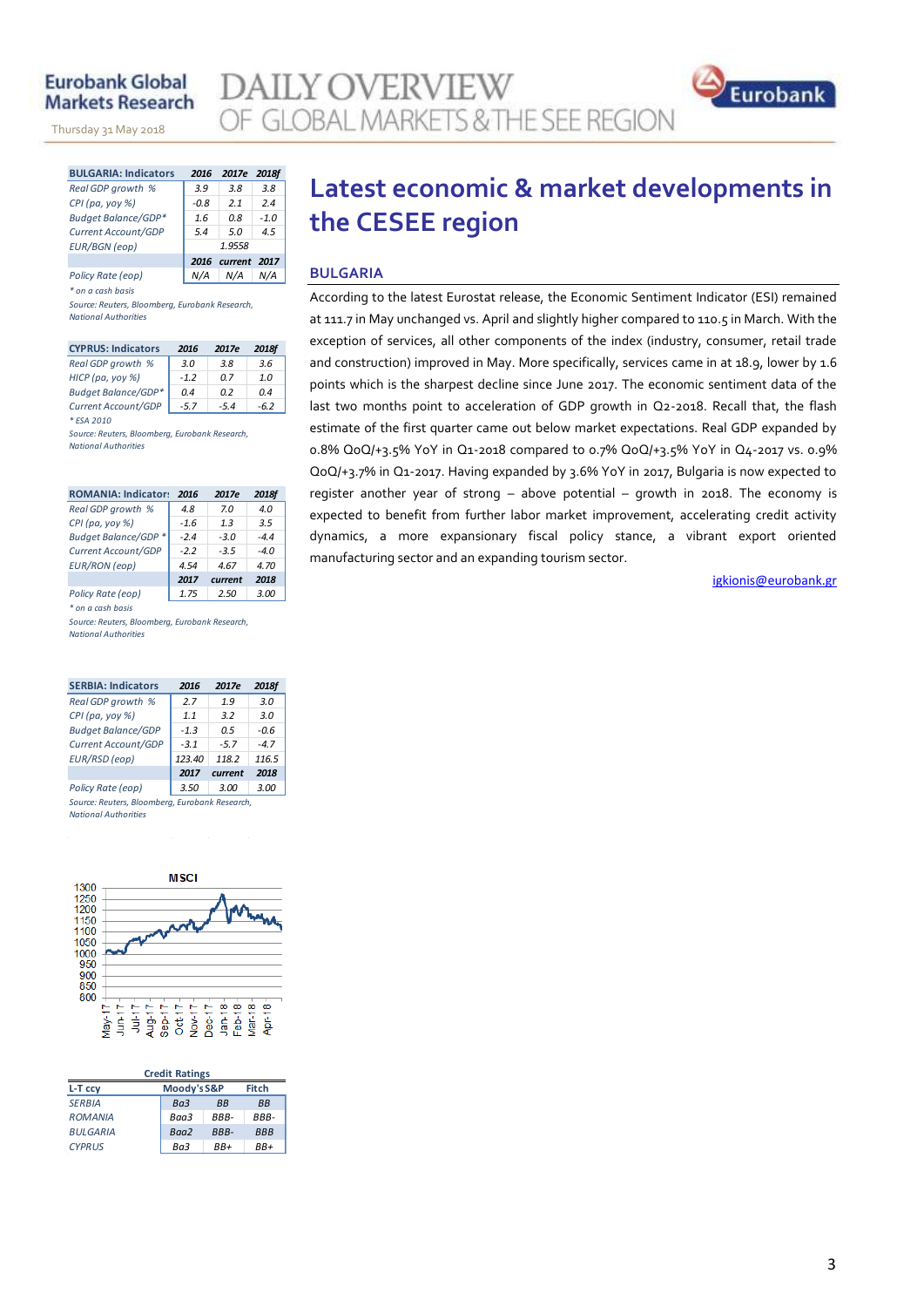### **Eurobank Global Markets Research**

Thursday 31 May 2018

**DAILY OVERVIEW** OF GLOBAL MARKETS & THE SEE REGION



|                      | <b>GLOBAL MARKETS</b> |      |              |         |        |      |                         |              |      |              |                    |                    |      |         |             |
|----------------------|-----------------------|------|--------------|---------|--------|------|-------------------------|--------------|------|--------------|--------------------|--------------------|------|---------|-------------|
| <b>Stock markets</b> |                       |      | <b>FOREX</b> |         |        |      | <b>Government Bonds</b> |              |      |              | <b>Commodities</b> |                    |      |         |             |
|                      | Last                  | ΔD   | <b>AYTD</b>  |         | Last   | ΔD   | <b>AYTD</b>             | (yields)     | Last | <b>ADbps</b> | <b>AYTD bps</b>    |                    | Last | ΔD      | <b>AYTD</b> |
| S&P 500              | 2724.01               | 1.3% | 1.9%         | EUR/USD | 1.1705 | 0.3% | $-2.5%$                 | $UST - 10yr$ | 2.87 |              | 47                 | GOLD               | 1304 | 0.2%    | 0.1%        |
| Nikkei 225           | 22201.82              | 0.8% | $-2.5%$      | GBP/USD | 1.3321 | 0.3% | $-1.5%$                 | Bund-10vr    | 0.39 |              |                    | <b>BRENT CRUDE</b> | 77   | $-0.3%$ | 15.5%       |
| STOXX 600            | 385.71                | 0.1% | $-0.9%$      | USD/JPY | 108.88 | 0.0% | 3.5%                    | $JGB - 10yr$ | 0.04 |              | -1                 | <b>LMEX</b>        | 3341 | 0.1%    | $-2.3%$     |
|                      |                       |      |              |         |        |      |                         |              |      |              |                    |                    |      |         |             |



*Source: Reuters, Bloomberg, Eurobank Economic Analysis and Financial Markets Research Data updated as of 12:30 EEST*